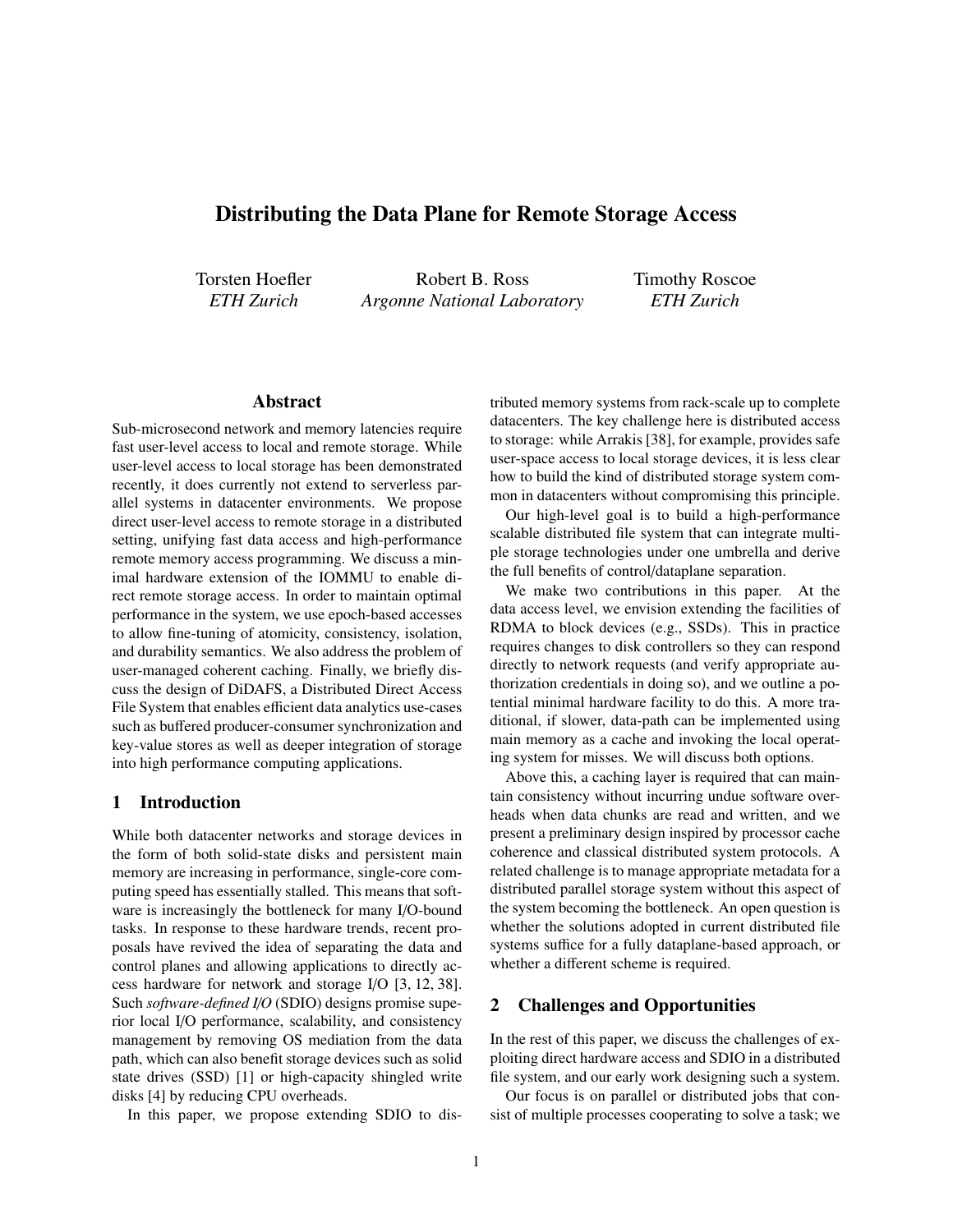

Figure 1: System overview with three jobs (A-C) on five machines and various shared (e.g., AB3) and private (e.g., A1) allocations in volatile and persistent storage.

show a simplified usage scenario in Figure 1. Here, three jobs (*A* −*C*) execute, with *A* and *C* using two nodes in the compute system and job *B* just one. Jobs consist of one or more processes, each with a local virtual address space containing a set of threads.

These types of jobs exhibit complex data sharing patterns that create a challenging environment for distributed storage systems generally, but their properties also create opportunities that are not well exploited by existing distributed storage solutions. We target a number of storage models and applications; we give two examples here.

Firstly, in advanced parallel programming schemes, remote memory is often exposed for direct access [18,26] by creating a *partitioned global address space* across multiple processes. New high-performance languages [8, 20] allow programmers to develop application-specific memory management schemes to allow algorithms to exploit locality in these cases. These advanced parallel programming models already explicitly manage data regions and exploit remote memory access mechanisms, creating an opportunity to extend these models to further exploit SDIO-based distributed storage.

Secondly, distributed data-analytics processing pipelines need to *share data e*ffi*ciently* between programs, regardless of the technology on which the data is stored. For example DataPath [6], Naiad [35], Spark [51], and MillWheel [2] all establish fast data pipelines with buffered producer/consumer access. An SDIO-based distributed storage system has the potential to bring the performance of RDMA to these applications.

In both these use-cases, explicit data placement and cache management provides the control [20] needed to co-locate computation and data where possible.

Accordingly, inspired by Exokernels [22], we argue that using a client-side library to manage metadata operations and distributed coordination without kernel mediation has the additional advantage of allowing such policies to be implemented in the application. However, managing caching and consistency in an SDIO-based distributed system, at large scale, is a complex problem which, to date, is not well-understood.

For that reason, we must look for opportunities to simplify the problem. One opportunity lies in recognizing that not all processes need to coordinate.

We note that many independent, distributed applications will run concurrently in the datacenter as a whole. These applications have no requirement to share data among them, and it is therefore desirable to scope mechanisms for cache coherence or other synchronization to a single application rather than system-wide. At the same time, there will be cases where data may also need to be shared across jobs, serially (only one job at a time accesses a file) or concurrently (multiple jobs access a file at the same time). Any scoping mechanism, as well as access control system, must thus support its consistency model across jobs.

We also observe that our distributed applications are coordinating already, either via their programming model (in the case of parallel programs) or via coordination between tasks in workflows. This coordination provides natural points for managing consistency, and at a low level in the storage stack, this motivates a choice of explicit consistency operations and consistency scoping.

Many of the challenges we face are not radically new, but take on new characteristics when coupled with SDIO and RDMA. User-level file systems have existed since the Network-Attached Secure Disks (NASD) [25] and SHRIMP [9] projects, and have recently been revived in Aerie [44]. In this work we build on these to design a user-level distributed file system. In addition to providing low-level remote SDIO, a challenge we address in the next section, the use of such direct hardware access has design implications for other essential components of a distributed file system and has caused us to rethink several traditional functions. For example, we need to be able to *synchronize data and metadata operations* in an environment where locks might be prohibitively expensive. This is closely related to the problem of *caching*, inherent in any distributed storage system, and we address these issues in Section 4.

We note also that individual processes, or entire jobs, may fail at any time. A storage system should provide durability of data (under the control of the user), and therefore be *recoverable* to a consistent state.

#### 3 Remote direct storage access

We now discuss the basic low-level facilities needed to extend user storage device access to the distributed case.

While direct *network* access has a nearly 30-year history [5, 10, 41, 45], direct storage access has received less attention, in part due to the storage itself being slow. This has all changed with the advent of SSDs, and direct access will become a necessity for fast byte-addressable persistent storage class memories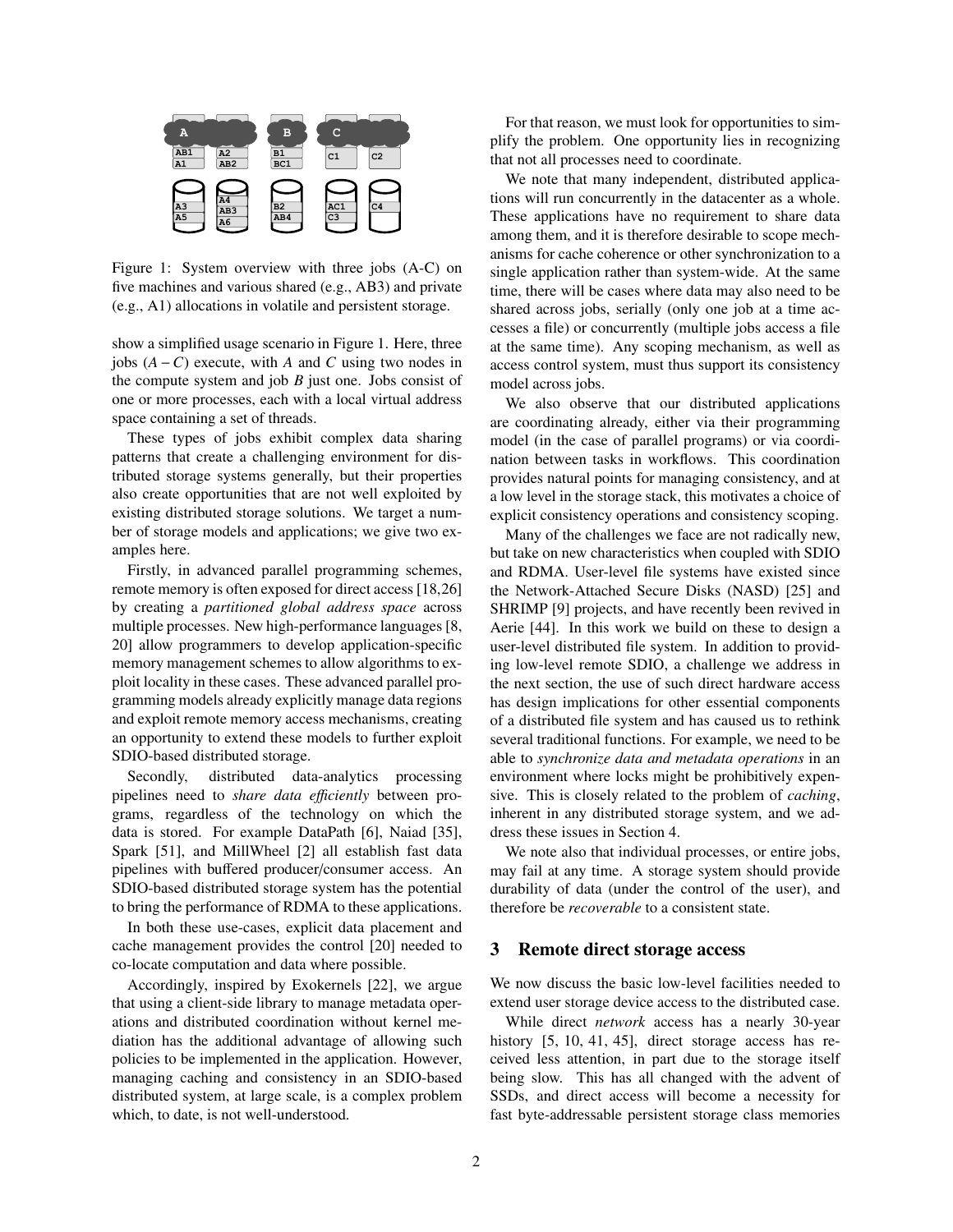(SCM) [21] such as phase-change memories [49], spintransfer torque RAM [13], or flash-backed DRAM.

Bailey et al. [7] discuss the general influence of these storage technologies on operating systems. In particular, a traditional OS-based file system quickly becomes a bottleneck [11, 12], and direct access to both the data as well as the metadata is required. Our aim is to provide a high-performance object store [36,48], integrating storage in memory and on persistent devices across a fast network, over which a variety of storage applications can be efficiently implemented.

Allocations: When discussing our design, we use the term *allocation* to refer to an area in main memory *or* on a storage device which can be used to store data, and which is accessed by jobs as an object with a contiguous address space. Block translations and free-space management on each device are either implemented by the operating system using standard techniques such as buddy allocation, or by the hardware offering a virtualized interface [15, 29, 30].

Allocation operations such as open or create can be either performed by a centralized control plane or in a distributed manner using capabilities and delegation. Once an allocation is created, it can be linked to an object in a global name space (e.g., a kernel-level parallel file system [31, 39, 40]) for sharing and access control.

Basic read and write access: Allocations in node-local main memory can be accessed using MMU mappings, while allocations on local storage devices can use existing SDIO features through the MMU as in Aerie [44].

Remote access to allocations poses more of a challenge, and distinguishes our work from prior systems. Allocations in remote SCM or main memory can use existing RDMA features. Since RDMA allows access to remote user virtual memory, and the RDMA NIC's IOMMU operates on physical memory, we require the IOMMU and destination address space to synchronize mappings for each allocation. For example, the OS can manage an RDMA communication endpoint for each allocation.

Today, RDMA NICs such as InfiniBand use static translation tables (STL) that are initialized by the operating system, and accesses causing translation misses are discarded. Both STLs and IOMMU page tables are set up by the OS (acting as a control plane). At the node hosting the in-memory allocation, this scheme can also support lazy setup of the tables if misses can be handled dynamically by the OS [47].

Remote allocations on disks or SSDs cannot be directly accessed through RDMA to main memory, and so a clean dataplane requires either an extension to current hardware or a software solution.

One option is to extend the IOMMU to log accesses,

perform direct device I/O using DMA, and cache blocks in main memory for remote access. IOMMUs today already maintain an event log of failed accesses in main memory [28, §7.3] so such an extension seems plausible. If the log overflows, the IOMMU could drop the request and propagate an exception to the sender via the NIC's RDMA protocol. It could also exert back-pressure through the network (with associated head-of-line blocking) for reliable transports.

In a software solution, the OS would monitor the failed access log of the IOMMU and fetch and map the pages that were not resident when accessed remotely. The source of the access could either retry the operation upon failure or use a "ready-for-access" notification protocol. We discuss in Section 4 weakly consistent access semantics that facilitate such implementations.

Both these mechanisms imply using main memory on the storage device's node as a cache, but still remove any software involvement on the fast path when accessing remote storage. As it happens, this integrates well with a more general caching model we discuss in Section 4. However, a significant drawback of the software approach is that workloads with no locality will still involve the OS on every data access, whereas the hardware-based proposal does not.

This approach to direct remote access contrasts with the Direct Access File System (DAFS [16]), which extends the Network File System Version 4 protocol to allow direct RDMA access. DAFS enables a user-level file system client typically running as a library above the operating system. However, RDMA operations are generally initiated at the server-side and metadata operations are handled through standard RPC mechanisms. Thus, the expected speedup for frequent small-file accesses is limited [34]. The optimistic direct access file system proposes direct user-level access to a DAFS server [33]. We want to support high-speed user-level metadata access as well as scalable concurrent access. Trivedi et al. [43] propose using high-performance networking abstractions for storage access but do not consider caching, persistence, file systems, or shared access consistency.

Since remote storage transfers go through main memory on the server, the MMU and IOMMU on this node can provide a basic protection mechanism. The control plane (OS) at the device-owning node configures the mappings and protection bits to expose the allocation to both the NIC and local applications, and can implement inside it an Aerie-style user-level file system.

Usage:By way of summary, we will now briefly explain how a process could create an allocation, a file in it, write data into the file, and share it with another process.

Assume a process in job A (Figure 1) wants to create allocation AB1 (1 MiB) in its local DRAM. For this, it could request an allocation of size 1 MiB from its local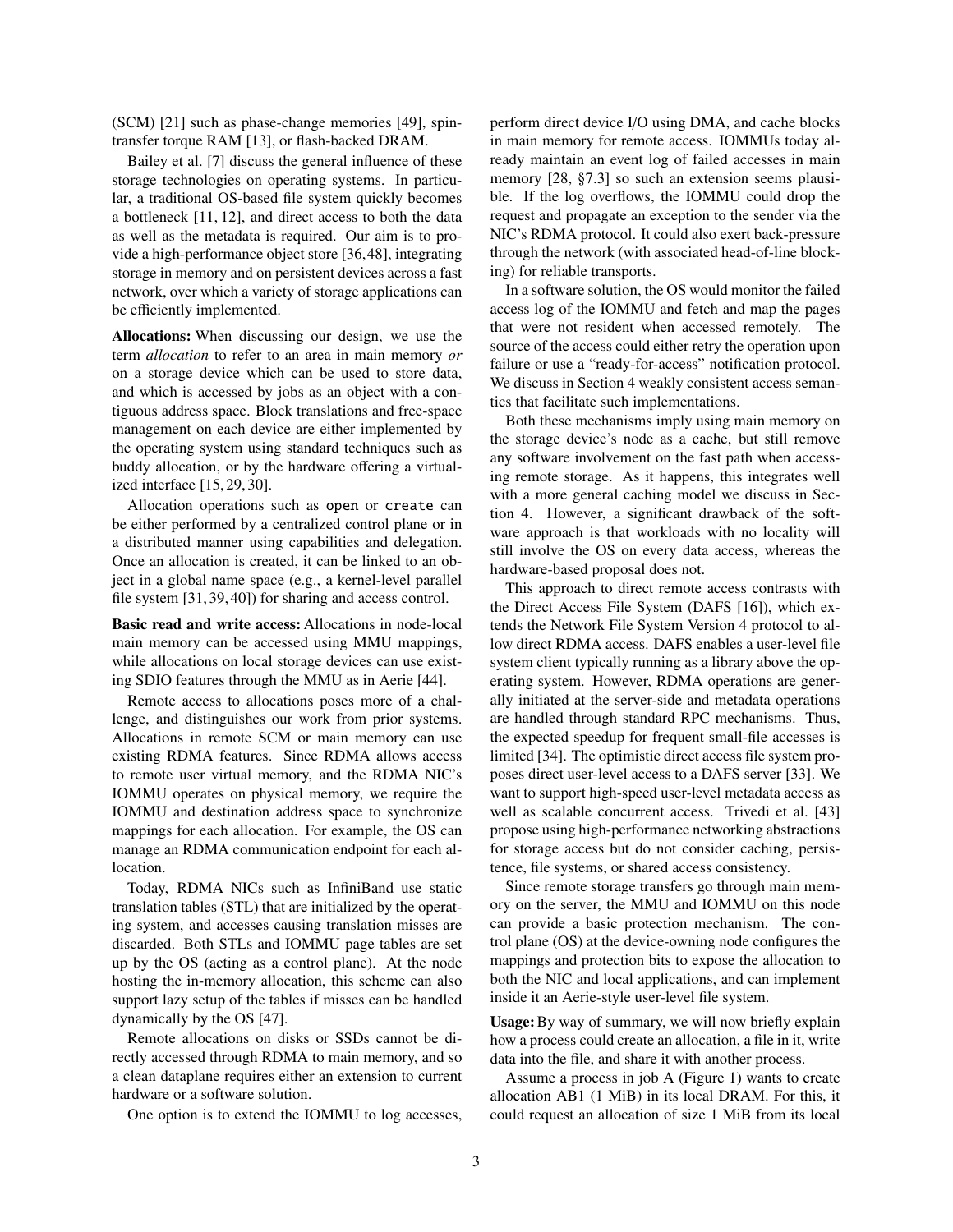control plane (OS). The OS would identify free pages and install a mapping into the address space of all processes local to the allocating process. It would expose this allocation to processes of job A (and other jobs) on remote nodes by opening an RDMA communication endpoint (e.g., a queue pair) for direct access and installing translation tables on the NIC and the IOMMU. The RDMA connection information could be communicated through capabilities, or it can be stored in the global namespace. Allocations on remote devices can be performed similarly through RPCs to the remote OS.

Remote nodes connect and access the allocation directly via RDMA, for example, through a file system that manages file metadata in the allocation. File system operations are now performed through user-level file system calls operating directly on the remote memory.

Overall, the scheme we have outlined provides a foundation of read/write functionality on which to build a complete distributed storage system. We now go on to describe how allocations can be chained to provide the important function of caching.

### 4 Caching and Consistency

Having established the basic mechanisms for distributing dataplane storage, we now turn our attention to how flexible caching, consistency, and metadata management can be efficiently performed above this layer.

Some form of caching is intrinsic in any distributed storage system. Retrieving data from a remote node inherently caches it locally, and in the previous section we combine caching with RDMA to enable direct remote access to disks and SSDs.

However, given the importance of performance under a variety of different workloads, and the use of library implementations of storage functionality implied by the dataplane approach rather than OS services, we argue for maximal policy freedom in caching decisions.

We are exploring the idea of closely coupling caching with the concept of allocations: a user can allocate space on a device and link the resulting allocation as a (usermanaged) cache for another allocation. A caching allocation typically resides in a faster (e.g., local) device than the origin and may be smaller.

Software caching can be offered by the user file system library, similar to local caching in RMA programming [52], and prefetching and replacement policies can be specialized for a specific application while avoiding the problems of double caching [42].

Hardware caching could be performed by an extended IOMMU using a user-specified cache allocations and generic replacement strategies.

Consistency and coherence: Any distributed caching strategy raises the question of maintaining some form of consistency and coherence. Parallel caching strategies are discussed in the context of Panache, a clustered file system cache [19]. In our case, the design space of consistency mechanisms is constrained by the need to support direct access to remote storage, bypassing system (and user) software on the storage node itself: RDMA makes it difficult to implement strongly consistent atomic accesses and still achieve high performance.

Instead, we propose a weak consistency model known from multiprocessor systems [17, 24] and remote memory access programming languages [18, 26], extended with light-weight transactions implemented in user caches, similar to transactional memory [27]. The ideal memory model for RMA caching is not yet clear, but we hope to gain insight into this question in the course of our implementation.

We arrange all accesses into epochs that are separated by explicit synchronization fence operations. We distinguish different epoch types: *shared*, *exclusive*, *persistent*, and *optimistic*. The different types provide different guarantees of the state of the storage after the epoch is ended, and correspond with the concept of isolation levels in transaction processing systems. Modified data is generally not valid during an epoch.

Shared epochs provide only consistency across epoch boundaries. Exclusive epochs guarantee consistency as well as atomicity. The atomicity is guaranteed by the system, which can use either buffering or locking to provide this guarantee. Persistent epochs provide durability, i.e. data is both consistent for all potential readers and also committed to persistent storage (in case the accessed allocation is cached in non-persistent storage). Optimistic epochs provide isolation, similar to transactional memory, and can thus fail to commit if conflicts occurred.

Epoch types can be freely combined, for example, exclusive persistent epochs. These combinations cover the whole spectrum from unprotected Rio Vista-style transactions [32] to fully isolated ACID (Atomicity, Consistency, Isolation, Durability) transactions, in a similar way to the Salt system for databases [50].

We expect an allocation to be opened multiple times with different epoch styles. Metadata can also stored in the allocation, and its consistency managed similarly – indeed, with different epoch modes if the consistency requirements between data and metadata differ.

Implementing epochs: We propose implementing access management in the user file system library, using RDMA-based distributed algorithms [23] to coordinate all processes that have an allocation open. We use existing work on remote memory access memory models to ensure consistency semantics [26]. However, this still presents interesting challenges.

Ensuring consistency, isolation, and durability is ideally a data plane operation and directly supported by the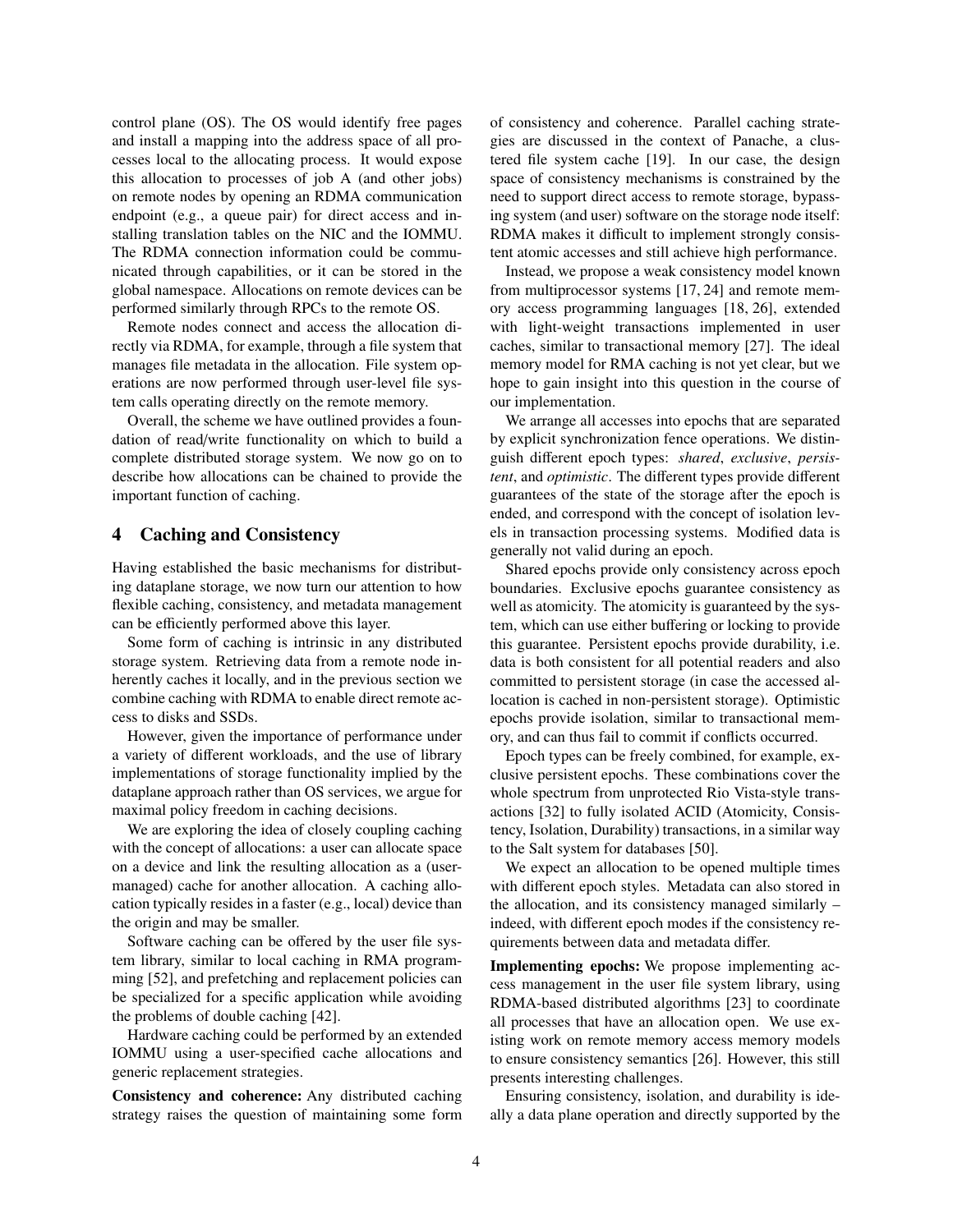

Figure 2: DiDAFS overview of a process in job B with allocations B1, BC1, B2, AB4.

storage device (e.g., RDMA remote completion operations or x86 mfence). However, not all devices support all synchronizations in hardware. For example, ending a persistent epoch with an allocation on an SSD or hard drive requires OS involvement to access the block device. If OS assistance is necessary, the file system library can contact the target OS using RPC after all accesses are committed to the volatile RDMA-accessible cache.

Crash recovery and integrity: As applications can exit in any state, metadata operations need to be managed carefully. One option is to only use transactional (optimistic, exclusive, and persistent) epochs for metadata updates. Another is to use journaling in user-space, but overheads must be kept in check at large scale [37].

A user-level file system must ensure that exclusive epochs that use locking cannot cause deadlocks if processes disappear. This can be done using generational locks (requiring additional coordination by the OS during allocation open) or lock timeouts. The impact of misbehaving clients (e.g., memory corruptions due to a bug) can be limited using memory protection mechanisms but cannot be avoided in general.

### 5 Current work

We are using ideas in the previous sections to design and build DiDAFS, a Distributed Direct Access File System. DiDAFS performs remote control plane operations such as open or close of allocations using light-weight RPC mechanisms, but also offers *collective* interfaces for allocation operations to scale jobs to thousands of processes by reducing offset translation storage [23].

Figure 2 shows an overview of a process in job B in DiDAFS. Solid connectors illustrate data plane accesses, and dashed connectors illustrate the control plane. The shaded area visualizes the process' address space that can be accessed by the local or remote processes through the NIC/IOMMU.

Allocations in DiDAFS can contain user-level file systems that are accessed through a library offering a file system interface. Once an allocation is opened, a userlevel file system implemented purely through data-plane calls (RDMA) can be used.

For example, an application can use a set of POSIXcompatible access and metadata functions (e.g., read or stat). A POSIX-like file system would use exclusive persistent epochs for each function.

However, the real power of the approach is realized with application-specific naming schemes. For example, an eventually consistent key/value store can be implemented on top of DiDAFS without additional overheads and further optimized by using shared epochs for read accesses and buffering writes for separate exclusive or optimistic epochs (depending on the expected conflicts).

Sharing can efficiently be implemented at the allocation level. For example, shared buffers can be implemented in fast memory and exposed for direct access. Epoch semantics can then be tuned to the application (for example, persistent epochs can be used to aid recovery from crash faults).

Since naming and placement is determined by the application, a user library can choose the best location for each data item. This allows full freedom for local, remote, and job-collective data management. It is thus possible to implement advanced high-performance parallel data access functions such as MPI-IO [26] with DiDAFS.

# 6 Conclusion

DiDAFS' direct local and remote storage access allows a unified view of high-performance remote memory and high-performance parallel storage, simplifying and accelerating many data-analytics and high performance computing applications. Implementing DiDAFS poses a series of interesting challenges and opportunities for further research, which we can only touch on here:

- 1. Application-specific cache size, replacement, and prefetch policies. How can the application provide hints to the file system library? How efficient would caching of metadata (not in the block cache) be?
- 2. Could static analysis be used to derive good prefetch or replacement policies from source codes? Could the file system library be inlined by the compiler and optimized for direct accesses?
- 3. How can deduplication and copy on write semantics as implemented in Parallax [46] be added in userspace in distributed settings? How would one provide distributed file version histories in DiDAFS?
- 4. Can programming safety be increased, e.g., avoiding pointers from persistent to volatile storage [14]?

Nevertheless, we feel that DiDAFS is a useful step in extending the separation of control and data planes to a high-performance distributed system.

We thank Marc Snir and Pete Beckman from ANL for inspiring discussions about the problem definition related to the Argo OS.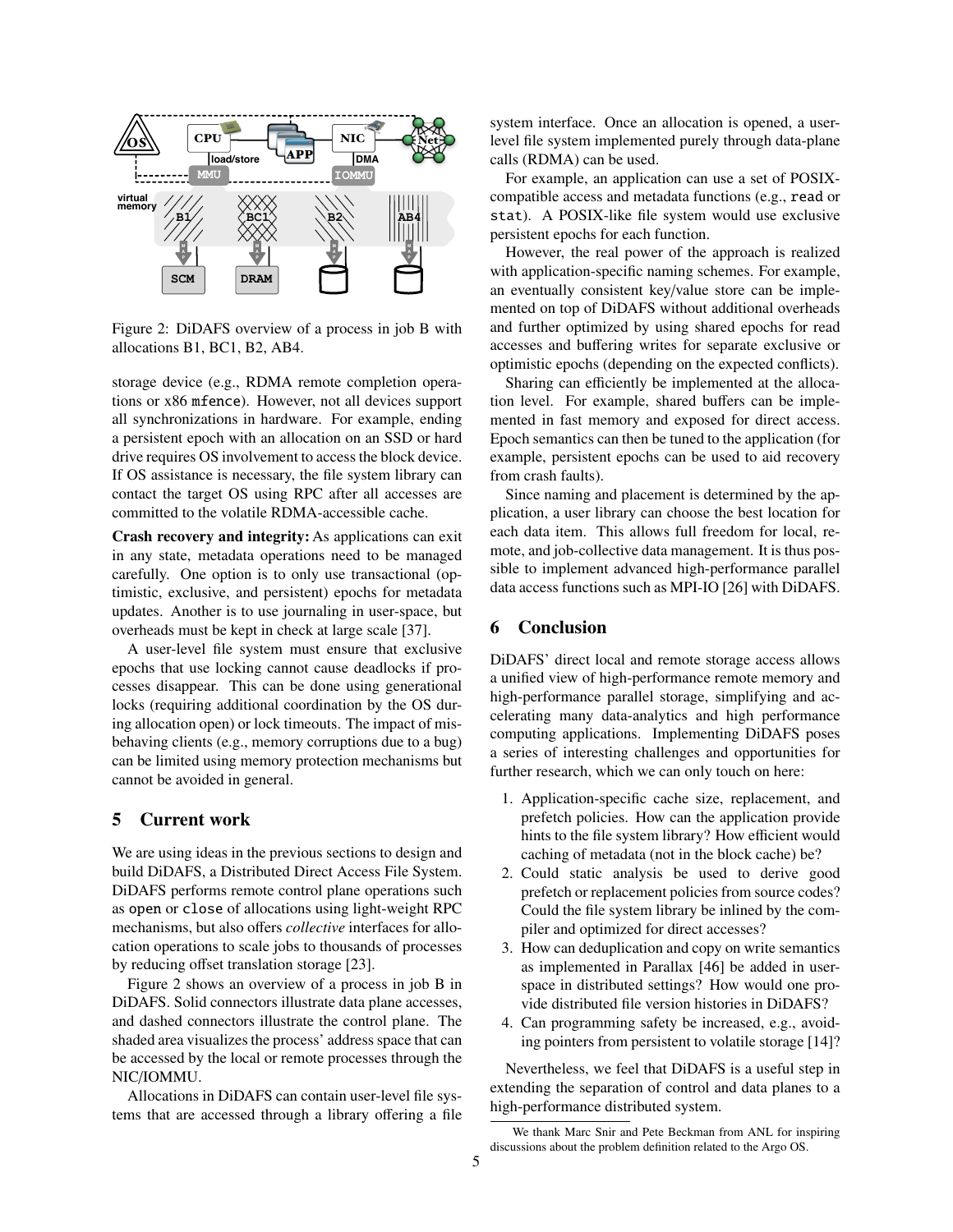### **References**

- [1] AGRAWAL, N., PRABHAKARAN, V., WOBBER, T., DAVIS, J. D., MANASSE, M., AND PANIGRAHY, R. Design Tradeoffs for SSD Performance. In USENIX 2008 Annual Technical Conference on Annual Technical Conference (Berkeley, CA, USA, 2008), ATC'08, USENIX Association, pp. 57-70.
- [2] AKIDAU, T., BALIKOV, A., BEKIROĞLU, K., CHERNYAK, S., HABERMAN, J., LAX, R., MCVEETY, S., MILLS, D., NORDSTROM, P., AND WHITTLE, S. MillWheel: Faulttolerant Stream Processing at Internet Scale. Proc. VLDB Endow. 6, 11 (Aug. 2013), 1033-1044.
- [3] ALEX, L., TODOR, E., AND SWANSON, M. S. Quill: Exploiting Fast Non-Volatile Memory by Transparently Bypassing the File System. Technical report, University of California San Diego (UCDS), 2013.
- [4] AMER, A., LONG, D., MILLER, E., PARIS, J.-F., AND SCHWARZ, S. Design issues for a shingled write disk system. In Mass Storage Systems and Technologies (MSST), 2010 IEEE 26th Symposium on (May  $2010$ , pp.  $1-12$ .
- [5] ANDERSON, D. C., CHASE, J. S., GADDE, S., GAL-LATIN, A. J., YOCUM, K. G., AND FEELEY, M. J. Cheating the I/O Bottleneck: Network Storage with Trapeze/Myrinet. In Proceedings of the Annual Conference on USENIX Annual Technical Conference (Berkeley, CA, USA, 1998), ATEC '98, USENIX Association, pp. 12–12.
- [6] ARUMUGAM, S., DOBRA, A., JERMAINE, C. M., PANSARE, N., AND PEREZ, L. The DataPath System: A Data-centric Analytic Processing Engine for Large Data Warehouses. In Proceedings of the 2010 ACM SIGMOD International Conference on Management of Data (New York, NY, USA, 2010), SIGMOD '10, ACM, pp. 519-530.
- [7] BAILEY, K., CEZE, L., GRIBBLE, S. D., AND LEVY, H. M. Operating System Implications of Fast, Cheap, Non-volatile Memory. In Proceedings of the 13th USENIX Conference on Hot Topics in Op*erating Systems* (Berkeley, CA, USA, 2011), HotOS'13, USENIX Association, pp. 2–2.
- [8] BAUER, M., TREICHLER, S., SLAUGHTER, E., AND AIKEN, A. Legion: Expressing Locality and Independence with Logical Regions. In Proceedings of the International Conference on High Performance Computing, Networking, Storage and Analysis (Los Alamitos, CA, USA, 2012), SC '12, IEEE Computer Society Press, pp. 66:1–66:11.
- [9] BLUMRICH, M. A., LI, K., ALPERT, R., DUBNICKI, C., FELTEN, E. W., AND SANDBERG, J. Virtual Memory Mapped Network Interface for the SHRIMP Multicomputer. In Proceedings of the 21st Annual International Symposium on Computer Architecture (Los Alamitos, CA, USA, 1994), ISCA '94, IEEE Computer Society Press, pp. 142–153.
- [10] BUZZARD, G., JACOBSON, D., MACKEY, M., MAROVICH, S., AND WILKES, J. An Implementation of the Hamlyn Sender-managed Interface Architecture. SIGOPS Oper. Syst. Rev. 30, SI (Oct. 1996), 245-259.
- [11] CAULFIELD, A. M., COBURN, J., MOLLOV, T., DE, A., AKEL, A., HE, J., JAGATHEESAN, A., GUPTA, R. K., SNAVELY, A., AND SWANSON, S. Understanding the Impact of Emerging Non-Volatile Memories on High-Performance, IO-Intensive Computing. In Proceedings of the 2010 ACM/IEEE International Conference for High Performance Computing, Networking, Storage and Analysis (Washington, DC, USA, 2010), SC '10, IEEE Computer Society, pp. 1-11.
- [12] CAULFIELD, A. M., MOLLOV, T. I., EISNER, L. A., DE, A., COBURN, J., AND SWANSON, S. Providing Safe, User Space Access to Fast, Solid State Disks. SIGARCH Comput. Archit. News 40, 1 (Mar. 2012), 387-400.
- [13] CHEN, E., APALKOV, D., DIAO, Z., DRISKILL-SMITH, A., Druist, D., Lottis, D., Nikitin, V., Tang, X., WATTS, S., WANG, S., WOLF, S., GHOSH, A., LU, J., POON, S., STAN, M., BUTLER, W., GUPTA, S., MEWES, C., MEWES, T., AND VISSCHER, P. Advances and Future Prospects of Spin-Transfer Torque Random **Access Memory. IEEE Transactions on Magnetics** 46, 6 (June 2010), 1873–1878.
- [14] COBURN, J., CAULFIELD, A. M., AKEL, A., GRUPP, L. M., GUPTA, R. K., JHALA, R., AND SWANSON, S. NV-Heaps: Making Persistent Objects Fast and Safe with Next-generation, Non-volatile Memories. SIGPLAN Not. 46, 3 (Mar. 2011), 105-118.
- [15] CULLY, B., WIRES, J., MEYER, D., JAMIESON, K., FRASER, K., DEEGAN, T., STODDEN, D., LEFEB-VRE, G., FERSTAY, D., AND WARFIELD, A. Strata: Scalable High-performance Storage on Virtualized Non-volatile Memory. In Proceedings of the 12th **USENIX Conference on File and Storage Tech**nologies (Berkeley, CA, USA, 2014), FAST'14, USENIX Association, pp. 17–31.
- [16] DEBERGALIS, M., CORBETT, P., KLEIMAN, S., LENT, A., NOVECK, D., TALPEY, T., AND WITTLE, M. The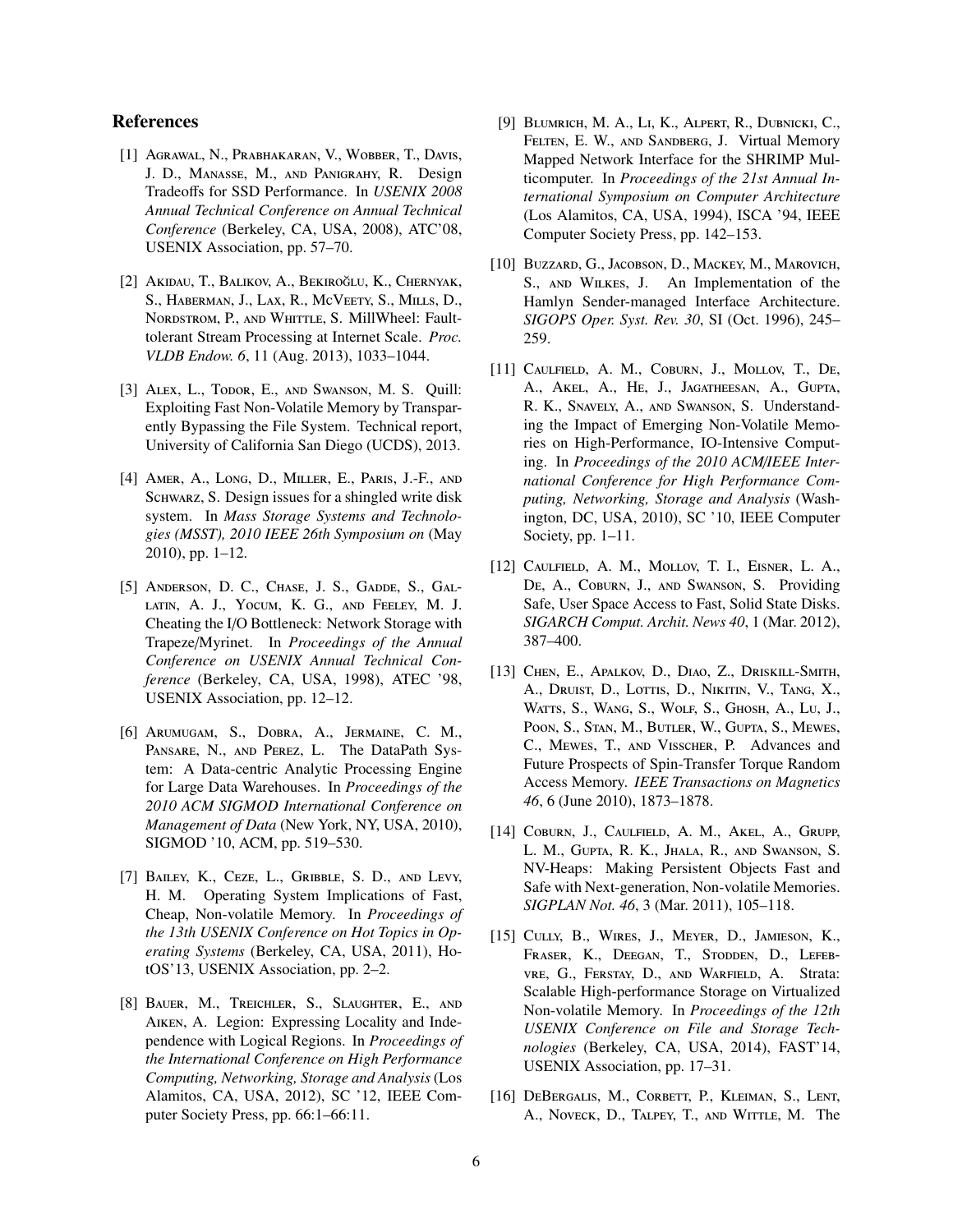Direct Access File System. In Proceedings of the 2Nd USENIX Conference on File and Storage Technologies (Berkeley, CA, USA, 2003), FAST'03, USENIX Association, pp. 13-13.

- [17] DUBOIS, M., SCHEURICH, C., AND BRIGGS, F. Memory Access Buffering in Multiprocessors. In 25 Years of the International Symposia on Computer Architecture (Selected Papers) (New York, NY, USA, 1998), ISCA '98, ACM, pp. 320-328.
- [18] EL-GHAZAWI, T., CARLSON, W., STERLING, T., AND YELICK, K. UPC: Distributed Shared-Memory Programming. Wiley-Interscience, 2003.
- [19] ESHEL, M., HASKIN, R., HILDEBRAND, D., NAIK, M., SCHMUCK, F., AND TEWARI, R. Panache: A Parallel File System Cache for Global File Access. In Proceedings of the 8th USENIX Conference on File and Storage Technologies (Berkeley, CA, USA, 2010), FAST'10, USENIX Association, pp. 12-12.
- [20] FATAHALIAN, K., HORN, D. R., KNIGHT, T. J., LEEM, L., HOUSTON, M., PARK, J. Y., EREZ, M., REN, M., AIKEN, A., DALLY, W. J., AND HANRAHAN, P. Sequoia: Programming the Memory Hierarchy. In Proceedings of the 2006 ACM/IEEE Conference on Super*computing* (New York, NY, USA, 2006), SC '06, ACM.
- [21] FREITAS, R. F., AND WILCKE, W. W. Storage-class Memory: The Next Storage System Technology. IBM J. Res. Dev. 52, 4 (July 2008), 439-447.
- [22] GANGER, G. R., ENGLER, D. R., KAASHOEK, M. F., BRICEÑO, H. M., HUNT, R., AND PINCKNEY, T. Fast and Flexible Application-level Networking on Exokernel Systems. ACM Trans. Comput. Syst. 20, 1 (Feb. 2002), 49-83.
- [23] GERSTENBERGER, R., BESTA, M., AND HOEFLER, T. Enabling Highly-scalable Remote Memory Access Programming with MPI-3 One Sided. In Proceedings of the International Conference on High Performance Computing, Networking, Storage and Analysis (New York, NY, USA, 2013), SC '13, ACM, pp. 53:1-53:12.
- [24] GHARACHORLOO, K., LENOSKI, D., LAUDON, J., GIB-BONS, P., GUPTA, A., AND HENNESSY, J. Memory Consistency and Event Ordering in Scalable Sharedmemory Multiprocessors. SIGARCH Comput. Ar*chit. News 18, 2SI (May 1990), 15–26.*
- [25] GIBSON, G. A., NAGLE, D. F., AMIRI, K., BUTLER, J., CHANG, F. W., GOBIOFF, H., HARDIN, C., RIEDEL, E., ROCHBERG, D., AND ZELENKA, J. A Cost-effective,

High-bandwidth Storage Architecture. SIGPLAN Not. 33, 11 (Oct. 1998), 92-103.

- [26] GROPP, W., HOEFLER, T., THAKUR, R., AND LUSK, E. Using Advanced MPI: Modern Features of the Message-Passing Interface. MIT Press, Nov. 2014.
- [27] HERLIHY, M., AND Moss, J. E. B. Transactional Memory: Architectural Support for Lock-free Data Structures. SIGARCH Comput. Archit. News 21, 2 (May 1993), 289-300.
- [28] INTEL. Intel Virtualization Technology for Directed I/O (VT-d) Architecture Specification, September 2013.
- [29] JOSEPHSON, W. K., BONGO, L. A., LI, K., AND FLYNN, D. DFS: A File System for Virtualized Flash Storage. *Trans. Storage 6, 3 (Sept. 2010), 14:1–14:25.*
- [30] LEE, E. K., AND THEKKATH, C. A. Petal: Distributed Virtual Disks. SIGOPS Oper. Syst. Rev. 30, 5 (Sept. 1996), 84-92.
- [31] LIGON, W. B., . I., AND ROSS, R. B. Implementation and Performance of a Parallel File System for High Performance Distributed Applications. In Proceedings of the 5th IEEE International Symposium on High Performance Distributed Computing (Washington, DC, USA, 1996), HPDC '96, IEEE Computer Society.
- [32] LOWELL, D. E., AND CHEN, P. M. Free Transactions with Rio Vista. In Proceedings of the Sixteenth **ACM Symposium on Operating Systems Principles** (New York, NY, USA, 1997), SOSP '97, ACM, pp. 92-101.
- [33] MAGOUTIS, K. The optimistic direct access file system: Design and network interface support. In Proceedings of the 8th International Symposium on High-Performance Computer Architecture  $(HPCA'02)$  (2002).
- [34] MAGOUTIS, K., ADDETIA, S., FEDOROVA, A., SELTZER, M. I., Chase, J. S., Gallatin, A. J., Kisley, R., WICKREMESINGHE, R., AND GABBER, E. Structure and Performance of the Direct Access File System. In Proceedings of the General Track of the Annual Conference on USENIX Annual Technical Conference (Berkeley, CA, USA, 2002), ATEC '02, USENIX Association, pp. 1-14.
- [35] MURRAY, D. G., MCSHERRY, F., ISAACS, R., ISARD, M., BARHAM, P., AND ABADI, M. Naiad: A Timely Dataflow System. In Proceedings of the Twenty-Fourth ACM Symposium on Operating Systems Principles (New York, NY, USA, 2013), SOSP '13, ACM, pp. 439-455.